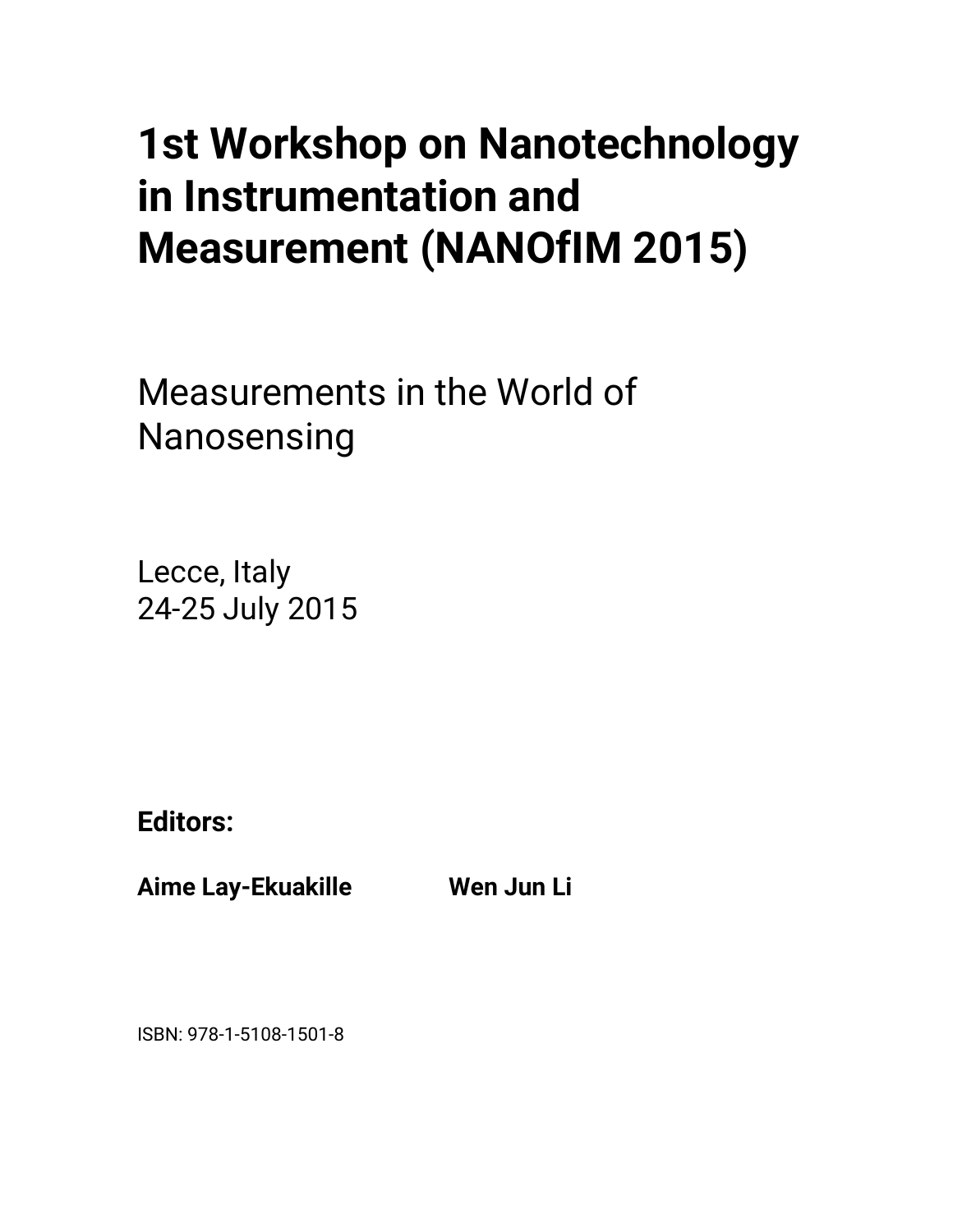**Printed from e-media with permission by:** 

Curran Associates, Inc. 57 Morehouse Lane Red Hook, NY 12571



**Some format issues inherent in the e-media version may also appear in this print version.** 

Copyright© (2015) by NANOfIM Conference All rights reserved.

Printed by Curran Associates, Inc. (2015)

For permission requests, please contact NANOfIM Conference at the address below.

NANOfIM Conference c/o Aimé Lay-Ekuakille University of Salento Piazza Tancredi 7 73100 Lecce LE, Italy

Phone: +39.0832.297821 Fax: +39.0832.297827

aime.lay.ekuakille@unisalento.it

## **Additional copies of this publication are available from:**

Curran Associates, Inc. 57 Morehouse Lane Red Hook, NY 12571 USA Phone: 845-758-0400 Fax: 845-758-2634 Email: curran@proceedings.com Web: www.proceedings.com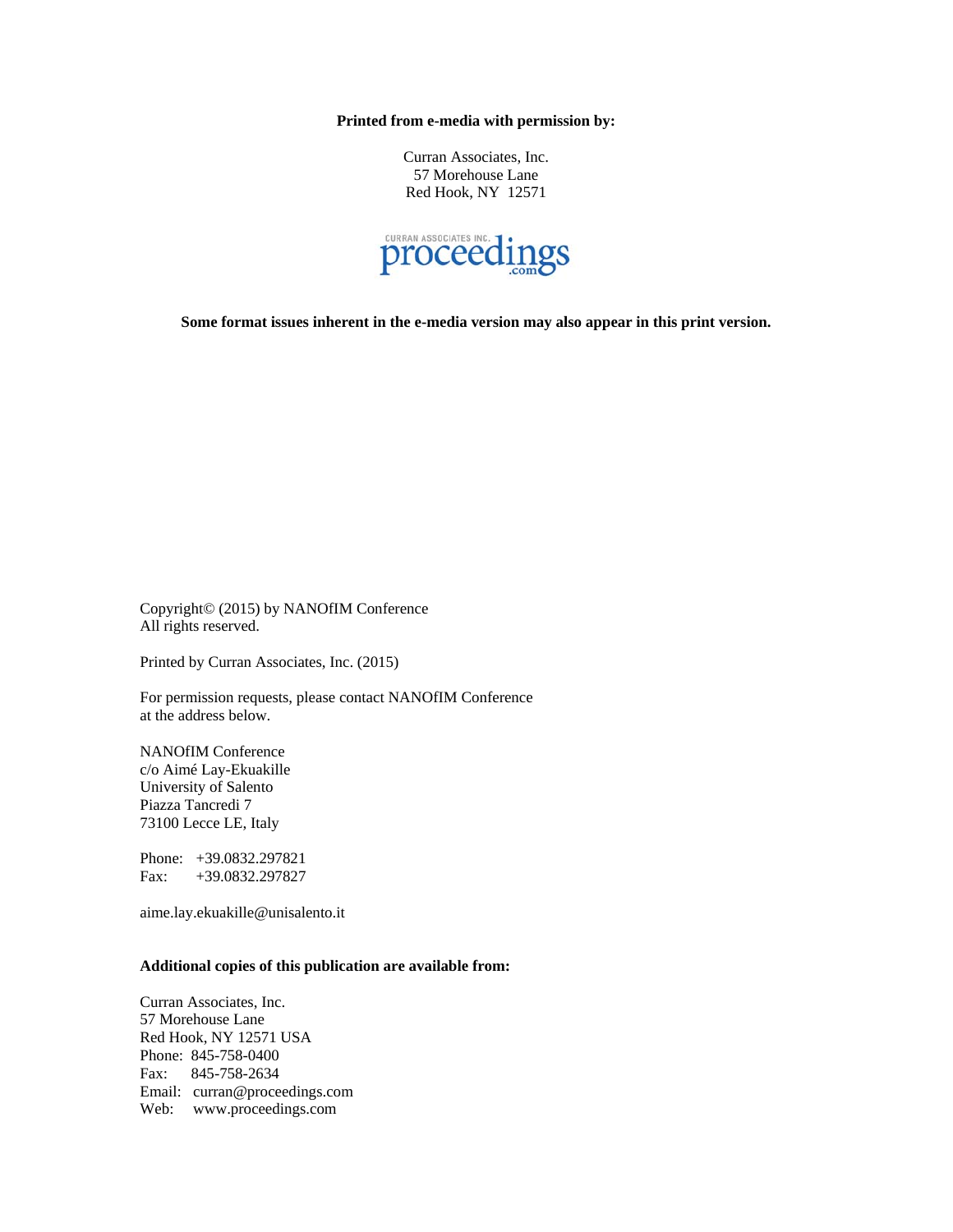# **SCIENTIFIC PROGRAMME**

## **Nanofim2015 Nanotechnology in Instrumentation and Measurement**

**Friday, July 24** 

**9:00 AM – 09:30 AM** *S0: Inaugural Ceremony*

**Nanofim2015 Symposium presentation**  *Aimé Lay-Ekuakille, General Co-Chair, University of Salento, Italy* 

## **Welcome speech**

*Academic authorities Civil authorities Wen J. Li, President Elect, IEEE Nanotechnology Council, City University of Hong Kong* 

**09:30 AM-10:10 AM** *K1: Keynote addressing #1*  **Chairperson: Aimé Lay-Ekuakille, University of Salento, Italy** 

**Nanocapsules, nanomedicine, drug delivery and perspectives of a joint use with motion rehabilitation**  *Viviana Vergara, University of Salento, Italy*

**10:10 AM – 10:30 AM** *Coffee break #1* 

**10:30 AM-11:10 AM** *K2: Keynote addressing #2* **Chairperson: Wen J. Li, City University of Hong Kong, Hong Kong** 

**Carbon Nanotube Polymer Composites for High Performance Strain Sensors 12** *Olfa Kanoun, Technical University Chemnitz, Germany*

**11:10 AM-12:50 PM** *S1A: Emerging technologies and measurement techniques of nanostructured and hierarchical polymeric composites*

**Chairpersons: Antonio Greco, University of Salento & Francesca Lionetto, University of Salento** 

**1. In situ reduction of graphene oxide into polymer for photovoltaic application 16**

A. Giuri, S. Colella, A. Listorti, A. Rizzo, A. Liscio, E. Treossi, V. Palermo, S. Rella, C. Malitesta, G. Gigli, C. Esposito Corcione

**2. Using ultrasound wave propagation to estimate the dispersion of nanostructures in polymers with complex molecular architectures 21**

C. Espinoza-González, C. Ávila-Orta, G. Martínez-Colung, F. Lionetto, F. Montagna, A. Maffezzoli

**3. Rapid Prototyping of hydroxyapatite polymer based nanocomposites for bone tissue engineering 26** C. Esposito Corcione, F. Scalera, L. Natta, F. Montagna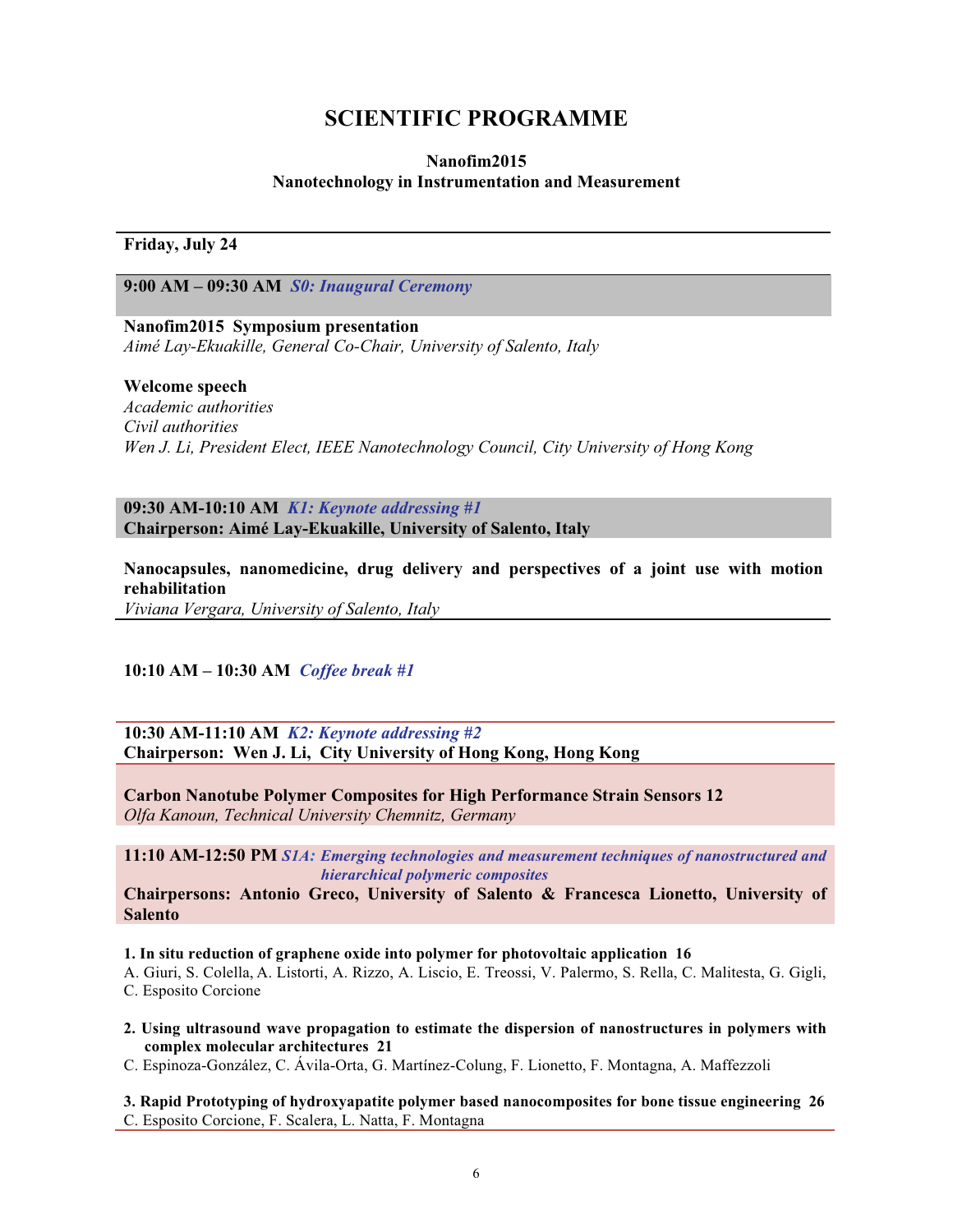#### **4. Preliminary assessment of chitosan nanoparticles for growth factor delivery 31**

F. Scalera, F. Gervaso, M. Madaghiele, V. De Benedictis, C. Demitri

**5. Graphene reinforced Chitosan-Cinnamaldehyde derivatives films: antifungal activity and mechanical properties 36** 

C. Demitri, A. S. Tarantino, A. Moscatello,V. M. De Benedictis, M. Madaghiele, A. Sannino, A. Maffezzoli

### **11:10 AM-12:50 PM** *S1B: Optical Biosensing: from Point of Care Appl. to Intracellular Nanosensing I*  **Chairpersons: A. Giannetti & F. Baldini, CNR – Institute of Applied Physics, Italy**

**1. Vertical One-Dimensional Photonic Crystal Platforms for Label-Free (Bio)Sensing: Towards Drop-And-Measure Applications 41**

G. Barillaro (**invited talk**)

**2. Polymethylmethacrylate nanoparticles as vehicle for a molecular beacon specific for survivin mRNA in A549 Cells** 46

B. Adinolfi, F. Baldini, A. Giannetti, S. Tombelli, C. Trono, G. Sotgiu, G. Varchi, Mario Pellegrino, Claudio Domenici

**3.Total internal reflection fluorescence -based optical biochip for the detection of immunosuppressants in transplanted patients** 50

B. Adinolfi, F. Baldini, C. Berrettoni, S. Berneschi, A. Giannetti, S. Tombelli, C. Trono, R. Bernini, I. A. Grimaldi, G. Persichetti, G. Testa, C. Kremer, C. Gärtner

**4. Novel strategies for improving optical transductors based on localised and propageting plasmonics for biosensing applications 54**

R. Rella, M.G. Manera, A. Colombelli, G. Montagna, C.de Julián Fernández, F. Albertini, A. Convertino

**\_\_\_\_\_\_\_\_\_\_\_\_\_\_\_\_\_\_\_\_\_\_\_\_\_\_\_\_\_\_\_\_\_\_\_\_\_\_\_\_\_\_\_\_\_\_\_\_\_\_\_\_\_\_\_\_\_\_\_\_\_\_\_\_\_\_\_\_\_\_\_\_\_\_\_\_\_\_** 

#### **5. Nanodevices Based on Proteins: the Emerging Science of Proteotronics 58**

E. Alfinito, L. Reggiani

## **01:00 PM – 01:50 PM** *Lunch #1*

**01:50 PM-02:30 PM** *K3:Keynote addressing# 3* 

**Chairperson: Luciana Dini, University of Salento, Italy** 

**Inorganic Nanoparticles for Theranostic Applications: State of the Art Review and Main Future Perspectives 62**

*Sergio Casciaro, CNR - Institute of Clinical Physiology, Italy* 

**02:30 PM-04:10 PM** *S2A: Optical Biosensing: from Point of Care Appl. to Intracellular Nanosensing II* **Chairpersons: G. Barillaro, University of Pisa, Italy & R. Bernini, CNR IREA, Italy** 

**-Label-free detection of angiogenesis biomarkers using Bloch surface waves on one dimensional photonic crystals 68**

A. Sinibaldi, A. Anopchenko, A. Occhicone, F. Michelotti (**invited talk**) N. Danz, P. Munzert, S. Schmieder, F. Sonntag, R. Chandrawati, S. Rana, M. M. Stevens, L. Napione

#### **2. Polymeric ring resonators for label-free biosensing 72**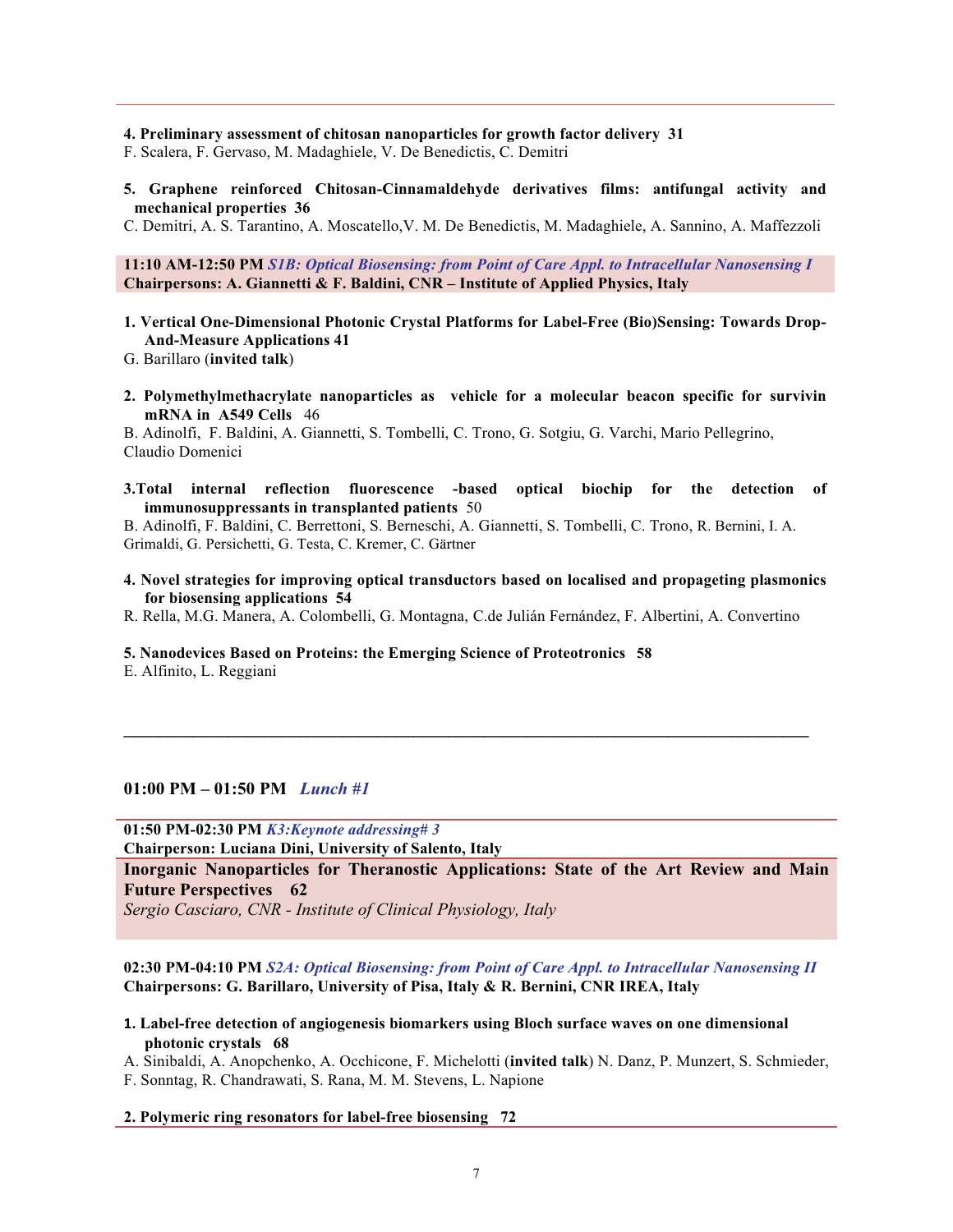I.A. Grimaldi, G. Persichetti, G. Testa, R. Bernini

**3. Towards an in-vitro liver lobule model 76**

C. Cozzi, G. Polito, L. M. Strambini, G. Barillaro

**4. Optically controlled drug delivery system based on Porous Silicon and Microneedles patch 79**  P. Dardano, I. Rea, L. De Stefano, A. Caliò,J. Politi

5. **Glucose capped silver nanoparticles enter HeLa cells and induce S and G2/M arrest** 83

E. Panzarini, S. Mariano, C. Vergallo, G.M. Fimia, L. Dini, A.Serra, F. Mura, M. Rossi, S. Casciaro

**6. Cell elasticity change as a biomarker for cancer detection: an AFM metrological approach 88** A. Demichelis, C. Divieto, L. Mortati, S. Pavarelli, M.P. Sassi, G. Sassi

**02:30 PM-04:10 PM** *S2B: Nanotechnology for energy conversion, transportation and storage* **Chairpersons: P. Carlucci & G. Ciccarella, University of Salento, Italy** 

**1. Experimental Setup For Investigation On Microwaves Interaction With Nanofluids 92** G. Colangelo, E. Favale, M. Milanese, G. Starace, A. De Risi

**2. Plasma Actuation to Enhance the Flame Stabilization in a Non-Premixed Lean Microburner 96** S. Campilongo, M. G. De Giorgi, A. Ficarella, E. Pescini, A. Sciolti, G. Dilecce

**3. Electronic equipment for managing of thermo-solar plant and for performance comparison between** 

**standard and nanofluid-based solar collectors 100**

P. Visconti, P. Costantini, G. Colangelo, G. Cavalera

**4. High performance Dye-Sensitized Solar Cells based on tailored nanostructured photoanodes N/A** L. De Marco, R. Giannuzzi, M. Manca, D.P. Cozzoli,G. Gigli

**5. Air/methane mixture ignition with Multi-Walled Carbon Nanotubes (MWCNTs) and comparison with spark ignition 105**

A.P. Carlucci, F. Carnevale, G. Ciccarella, A. Fica, A, Ficarella, E. Filippo, D. Laforgia, F. Mussardo, L. Strafe

**6. CVD Diamond Cathode for High Temperature Solar Cells in Solar Concentrating Systems** 111 A.Bellucci, P. Calvani, M. Girolami, S. Orlando, V. Valentini, and D. M. Trucchi

## **04:10 PM – 04:30 PM** *Coffee break #2*

**04:30 PM – 06:30 PM** *S3A: Nanotheranostics, medical Imaging and Biomedical Applications*  **Chairpersons: S.Casciaro &F.Conversano, CNR - IFC, Italy**

**1. Halloysite Clay Nanotubes as Carriers for Curcumin Delivery 115**

C. Dionisi, N.A.N. Hanafy, C. Nobile, S. Leporatti, M.L. De Giorgi, R. Rinaldi, S. Casciaro, Y.M. Lvov

**2. High frequency ultrasound and photoacoustic imaging for tissue characterization in vivo 119** C. Avigo, N. Di Lascio, C. Kusmic, F. Faita, L. Menichetti, Paolo Armanetti, G. Bocci, T. Di Desidero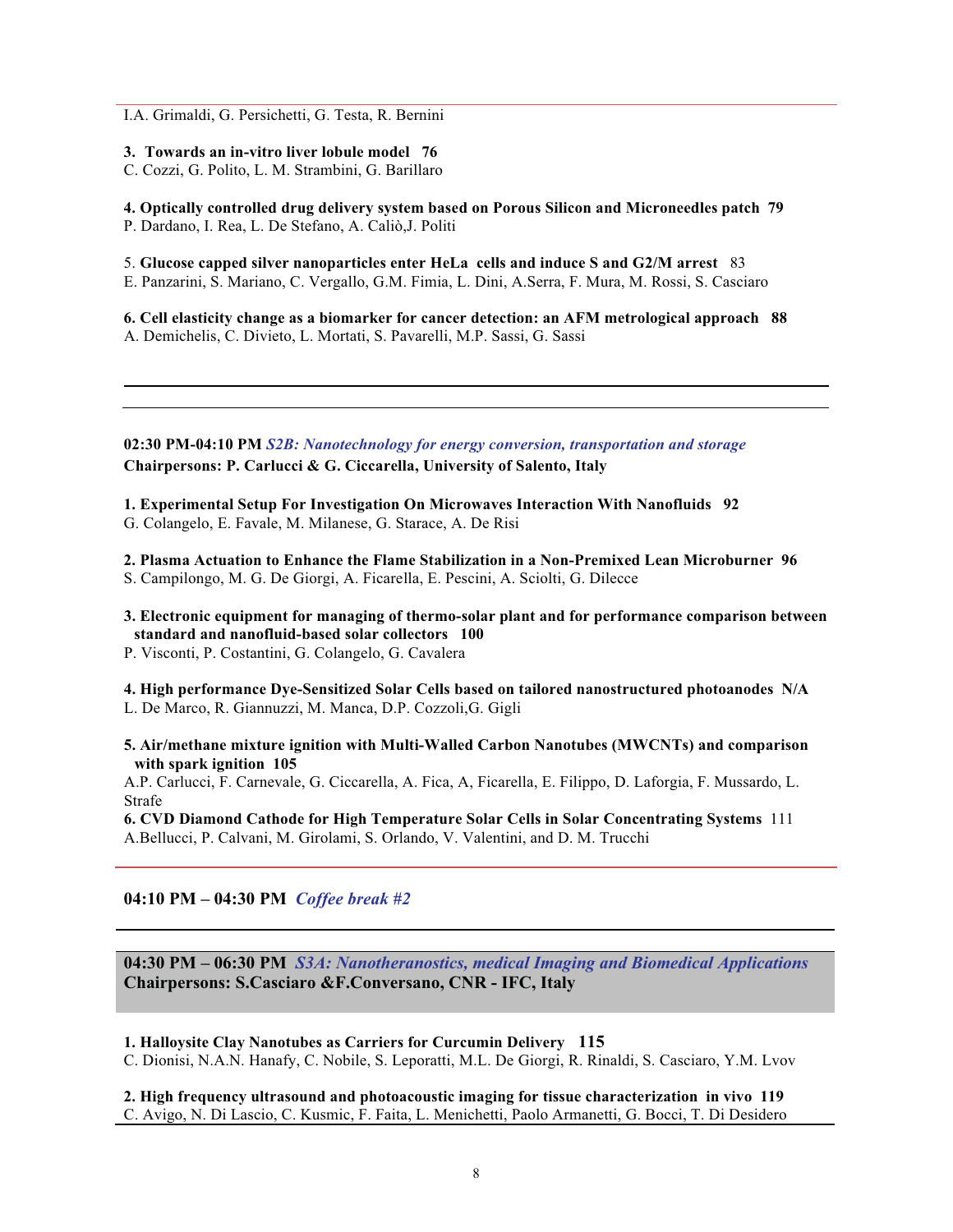- **3. Comparative Assessment of the MRI Enhancement Power of Novel Nanosystems Through Theoretical Simulations 124**
- R. Franchini, E. Casciaro, F. Conversano, S. Casciaro, A. Lay-Ekuakille
- **4. A Dual Frequency Ultrasound Technique for the Improved Detection of Bimodal Nanosized Contrast Agents 129**
- F. Conversano, R. Franchini, P. Pisani, A. Greco, M. Di Paola, and S. Casciaro

#### **5. Ultrasound Signal Enhancement of Halloysite Clay Nanotubes at Medical Diagnostic Frequencies 133**

S. Casciaro, F. Conversano, P. Pisani, A. Greco, E. Casciaro, M. Di Paola, R. Franchini, A. Lay-Ekuakille,

S. Leporatti, G. Gigli

**6. Highly Improved Cytocompatibility of Halloysite Nanotubes through Polymeric Surface Modification 137** 

M. Di Paola, P. Pisani, F. Conversano, E.A. Sbenaglia, S. Casciaro, S. Leporatti

- **7. Effective Targeting of Hepatocellular Carcinoma through Glypican-3 Ligand Peptide Functionalization of Silica Nanoparticles 142**
- M. Di Paola, F. Conversano, E.A. Sbenaglia, S. Casciaro, A. Quarta, G. Gigli, L. Dini

## **04:30 PM – 06:30 PM** *S3B: Semiconductor Nanowires: from Controlled Self-Assembly to Device Fabrication*

## **Chairpersons: P. Prete, CNR - IMM Italy & N. Lovergine, University of Salento, Italy**

**1. Surface-mediated electrical transport in single GaAs nanowires 147**

I. Miccoli, F. Edler, H. Pfnür, C. T., P. Prete, N. Lovergine

2. **Cytocompatible SiC/SiOx nanowires for X-ray-excited photodynamic therapy** 152

F. Rossi, F. Ravanetti, E. Bedogni, P.Lagonegro, F. Fabbri, T. Rimoldi, S. Pinelli, R. Alinovi, G. Benecchi, A. Cacchioli, L. Cristofolini, F. Bigi, G. Salviati

#### 3. **Flat top formation in self-assisted GaAs nanowires** 157

C. Somaschini, A. Fedorov, S. Bietti, D. Scarpellini, S. Sanguinetti

**4. MOCVD growth and thermal analysis of Sb2Te3 thin films and nanowires 161**

M. Longo, S. Cecchi, S. Selmo, C. Wiemer, J.-L. Battaglia, A Saci, A. Kusiak

**5. Structural characterization of GaAs-based nanowires through transmission electron microscopy 166** M. Scuderi, P. Prete,I. Miccoli, N. Lovergine, C. Spinella, G. Nicotra

**08:30 PM – 22:30 PM** *Workshop Full Supper at Bassa Marea Beach (Porto Cesareo City, Jonian Sea)*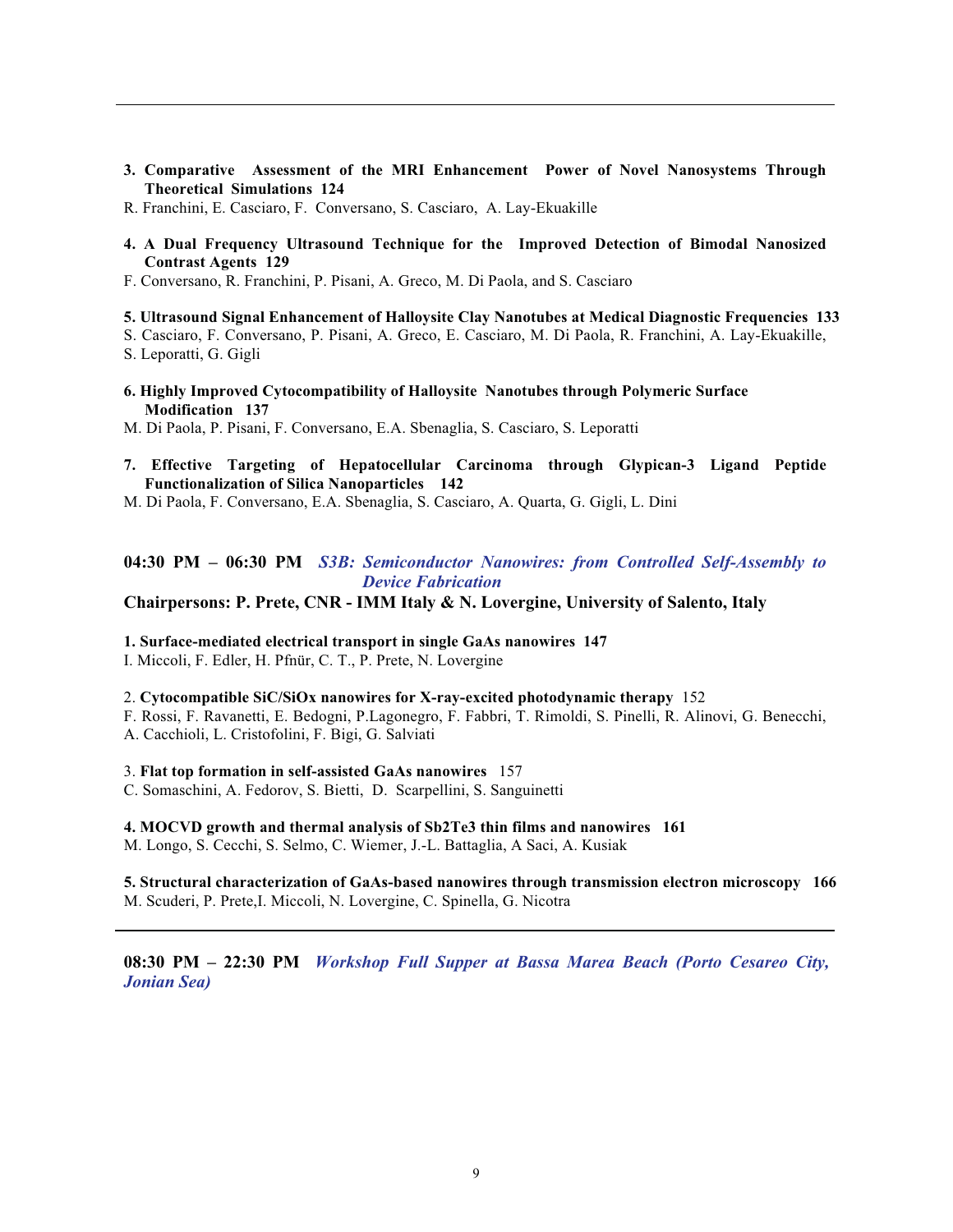## **Saturday, July 25**

**8:30 AM-9:10AM** *S4: Keynote addressing #4* 

**Chairperson: Helen Asemota, University of West Indies, Jamaica** 

**Low Cost Diamond-Like-Carbon (DLC) Thin Films: Nanotechnology Transfer from Academia to Industry 170** 

*E. Williams, Syntraguard LLC, North Carolina, USA* 

## **9:10 AM– 10:40 AM** *S4A: Technology of Nanostructured Carbon Based Materials and Sensing*  **Chairpersons: G. Cicala & A. Massaro, CNR Nanotech, Italy**

**1. The use of nanodiamonds in the seeding of CVD diamond and in heterogeneous catalysis 174** J.G. Buijnsters (**invited**), S.A.C. Carabineiro, A.M.T. Silva, L.M. Pastrana-Martínez, S. Morales-Torres, J.L. Faria, J.L. Figueiredo

**2. Local Electrical Current and Voltage of Self-Assembled Nanodiamond Pillars 179**

A. Massaro, G.S. Senesi, L. Velardi, G. Cicala, A. Valentini, D. Marzulli

**3. Synthetic single crystal diamond diodes for radiotherapy dosimetry 183** M.D. Falco, Marco Marinelli, G. Prestopino, C. Verona and G. Verona-Rinati

**4. Exploring CVD techniques for the growth of novel carbon nanostructures 187** M. L. Terranova, S. Gay, M. Angjellari, E. Tamburri, S. Orlanducci

**5. Nanodiamonds and Conducting Polymers: a new paradigm for multifunctional nanomaterials** 191 E. Tamburri, G. Reina, T. Lavecchia, S. Orlanducci, M.L. Terranova, D. Passeri, R. Matassa, M. Rossi

**9:10 AM – 10:40 AM** *S4B: Composite materials*  **Chairpersons: F. Spano, EMPA, Switzerland & S. Urooj, Gautam Buddha University, India** 

**1. AFM Laser Texturing on Chitosan/Au nanocomposite Materials for Lithography Technique 195** F. Spano, R.M. Rossi, A. Massaro, A. Lay-Ekuakille

- **2. Nanofilled polyethylene terephtalate fibers for the production of hierarchical polymer based composites 200**
- A. Greco, F. Lionetto, A. Maffezzoli

**3. Active polymer nanocomposites: application in thermoplastic polymers and in polymer foams 210** C. Rosato, P. Scopece, P. Schiavuta, M. Scatto, F. Felline, A. Tinti

- **4. Electrochemical Investigation and Characterization of vague MnO2 nanomaterial for Energy Conservation in Supercapacitors** 205
- S. Urooj, S. Ghosh
- **5. Analysis of Electrochemical Characteristics of Fabricated Polyaniline Nanomaterial for Super capacitors and storage Devices 214**

S. Urooj, S. Sharma